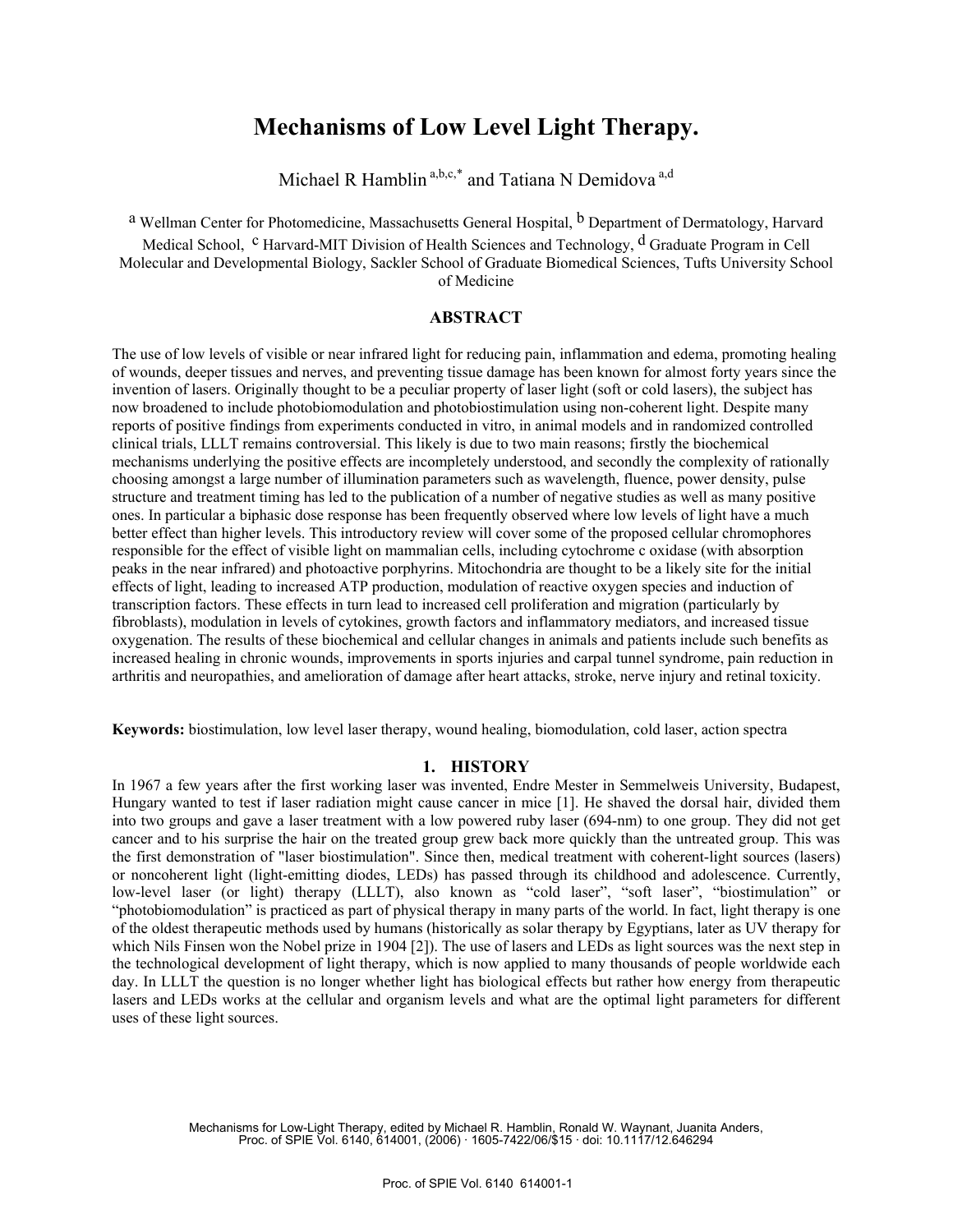One important point that has been demonstrated by multiple studies in cell culture [3], animal models [4] and in clinical studies is the concept of a biphasic dose response when the outcome is compared with the total delivered light energy density (fluence). The reason why the technique is termed **LOW**-level is that there exists an optimal dose of light for any particular application, and doses lower than this optimum value, or more significantly, **larger** than the optimum value will have a diminished therapeutic outcome, or for high doses of light a negative outcome may even result.

There are perhaps three main areas of medicine and veterinary practice where LLT has a major role to play (Figure 1). These are (i) wound healing, tissue repair and prevention of tissue death; (ii) relief of inflammation in chronic diseases and injuries with its associated pain and edema; (iii) relief of neurogenic pain and some neurological problems. The proposed pathways to explain the mechanisms of LLLT should ideally be applicable to all these conditions.



**Figure 1.** Schematic representation of the main areas of application of LLLT

# **2. BIOCHEMICAL MECHANISMS**

# *2.1. Tissue photobiology*

The first law of photobiology states that for low power visible light to have any effect on a living biological system, the photons must be absorbed by electronic absorption bands belonging to some molecular chromophore or photoacceptor [5]. One approach to finding the identity of this chromophore is to carry out action spectra. This is a graph representing biological photoresponse as a function of wavelength, wave number, frequency, or photon energy and should resemble the absorption spectrum of the photoacceptor molecule. The fact that a structured action spectrum can be constructed supports the hypothesis of the existence of cellular photoacceptors and signaling pathways stimulated by light.

 The second important consideration involves the optical properties of tissue. Both the absorption and scattering of light in tissue are wavelength dependent (both much higher in the blue region of the spectrum than the red) and the principle tissue chromophore (hemoglobin) has high absorption bands at wavelengths shorter than 600 nm. For these reasons there is a so-called "optical window" The second important consideration involves the optical properties of tissue. Both the absorption and scattering of light in tissue are wavelength dependent (both much higher in the blue region of the spectrum than the red) and the principle tissue chromophores (hemoglobin and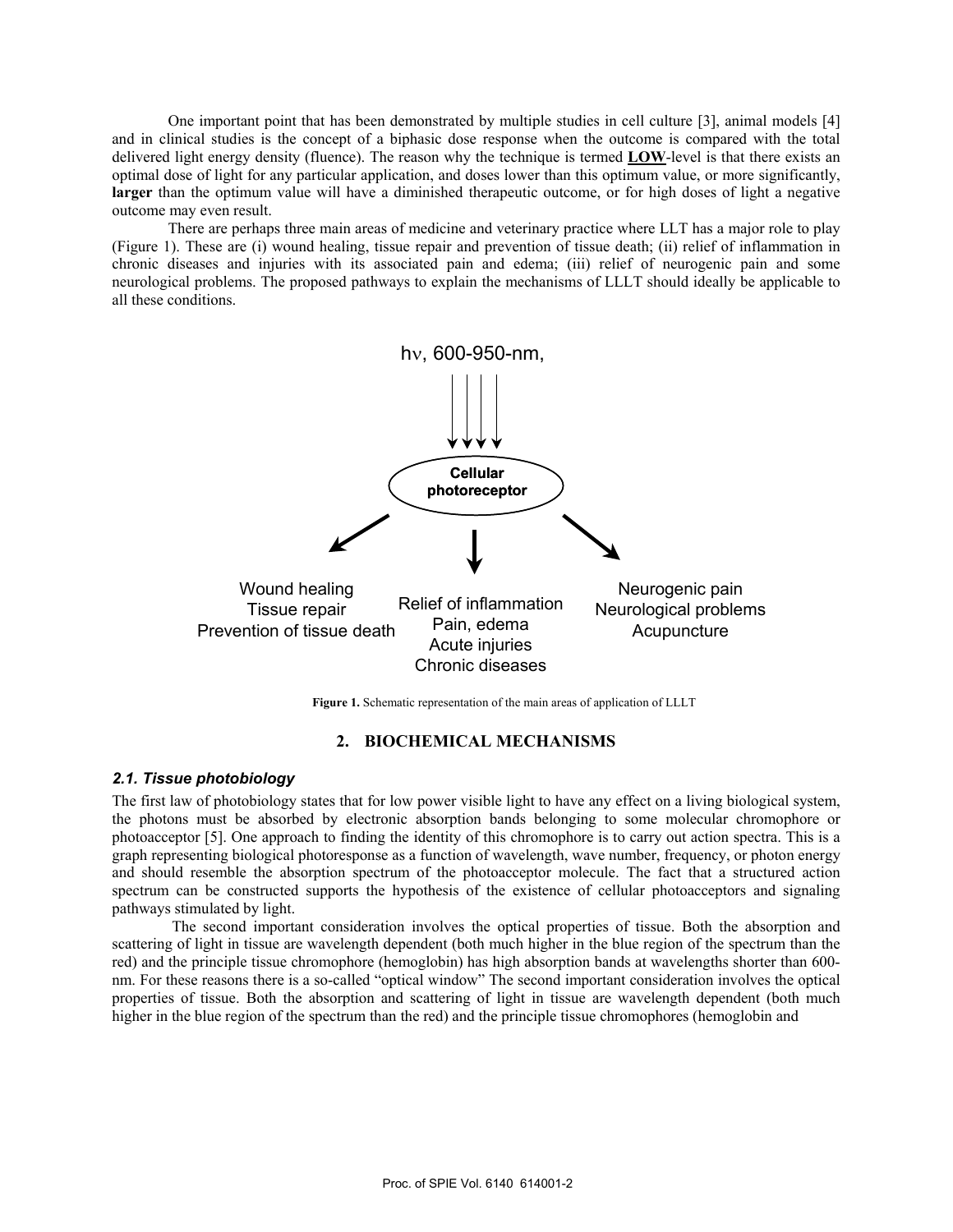

**Figure 2.** Optical window in tissue due to reduced absorption of red and near-infra-red wavelengths (600-1200 nm) by tissue chromophores

melanin) have high absorption bands at wavelengths shorter than 600-nm. Water begins to absorb significantly at wavelengths greater than 1150-nm. For these reasons there is a so-called "optical window" in tissue covering the red and near-infrared wavelengths, where the effective tissue penetration of light is maximized (Figure 2). Therefore although blue, green and yellow light may have significant effects on cells growing in optically transparent culture medium, the use of LLLT in animals and patients almost exclusively involves red and near-infrared light (600-950 nm).

## *2.2 Action spectra*

It was suggested in 1989 that the mechanism of LLLT at the cellular level was based on the absorption of monochromatic visible and NIR radiation by components of the cellular respiratory chain [6]. The inner mitochondrial membrane contains 5 complexes of integral membrane proteins: NADH dehydrogenase (Complex I), succinate dehydrogenase (Complex II), cytochrome c reductase (Complex III), cytochrome c oxidase (Complex IV), ATP synthase (Complex V) and two freely diffusible molecules ubiquinone and cytochrome c that shuttle electrons



Figure 3. Structure of the mitochondrial respiratory chain

from one complex to the next (Figure 3). The respiratory chain accomplishes the stepwise transfer of electrons from NADH and FADH2 (produced in the citric acid or Krebs cycle) to oxygen molecules to form (with the aid of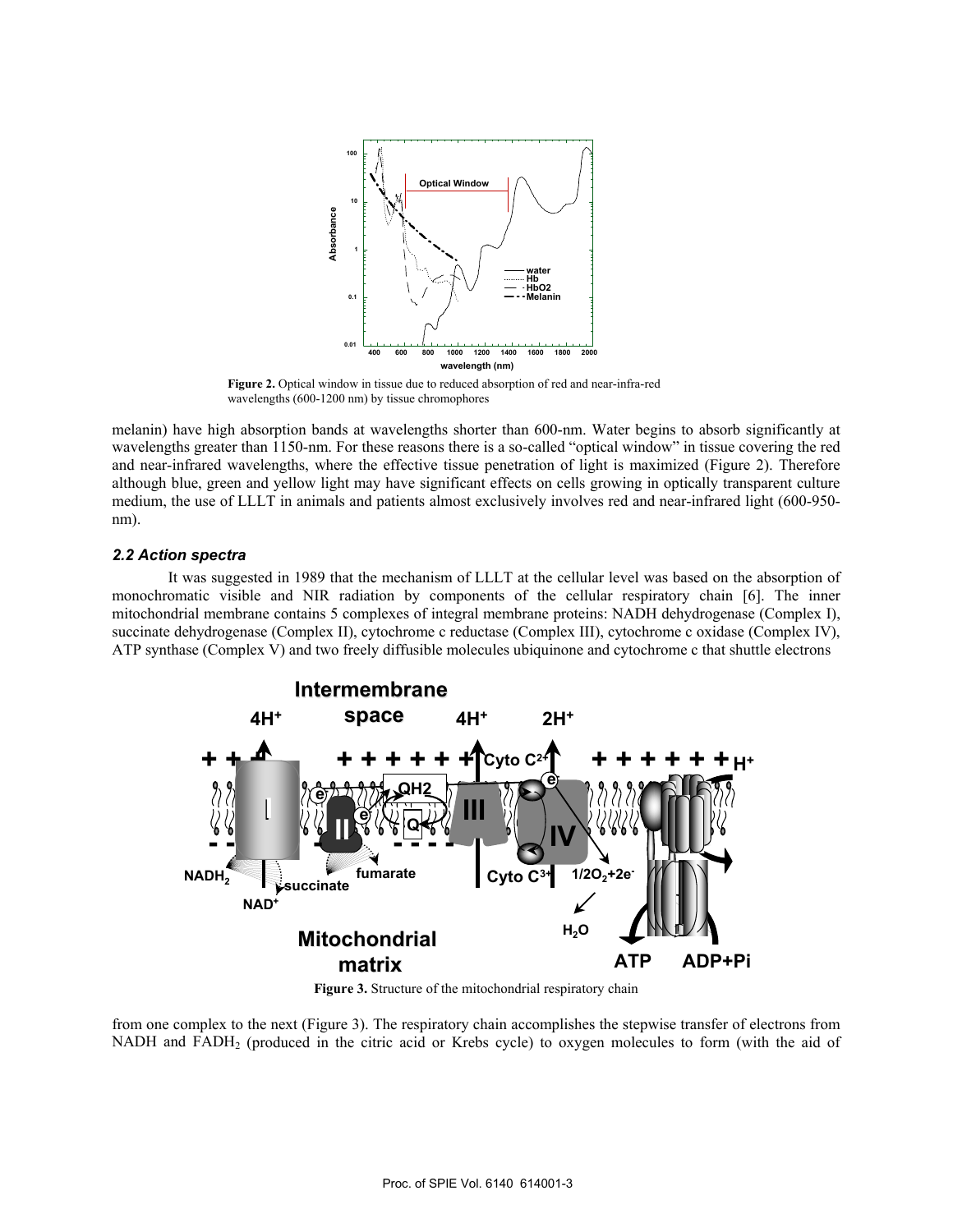protons) water molecules harnessing the energy released by this transfer to the pumping of protons  $(H<sup>+</sup>)$  from the matrix to the intermembrane space. The gradient of protons formed across the inner membrane by this process of active transport forms a miniature battery. The protons can flow back down this gradient, reentering the matrix, only through another complex of integral proteins in the inner membrane, the ATP synthase complex.



**O2+4 Cyt c2+out+8H+ in** → **2H2O+4 Cyt c3+out+4H+ out**

**Figure 4.** Structure and mode of action of cytochrome c oxidase

Absorption spectra obtained for cytochrome c oxidase in different oxidation states were recorded and found to be very similar to the action spectra for biological responses to light. Therefore it was proposed that cytochrome c oxidase is the primary photoacceptor for the red-NIR range in mammalian cells [7] (Figure 4). Cytochrome C oxidase contains two iron centers, haem *a* and haem  $a_3$  (also referred to as cytochromes *a* and  $a_3$ ), and two copper centers, Cu<sub>A</sub> and Cu<sub>B</sub> [8] . Fully oxidized cytochrome c oxidase has both iron atoms in the Fe(III) oxidation state and both copper atoms in the Cu(II) oxidation state, while fully reduced cytochrome c oxidase has the iron in Fe(II) and copper in Cu(I) oxidation states. There are many intermediate mixed-valence forms of the enzyme and other coordinate ligands such as CO, CN, and formate can be involved. All the many individual oxidation states of the enzyme have different absorption spectra [9], thus probably accounting for slight differences in action spectra of LLLT that have been reported. A recent paper from Karu's group [10] gave the following wavelength ranges for four peaks in the LLLT action spectrum: 1) 613.5 - 623.5 nm, 2) 667.5 - 683.7 nm, 3) 750.7 - 772.3 nm, 4) 812.5 - 846.0 nm.



**Figure 5.** Generalized action spectrum for LLLT effects in cells, animals and patients. Data shown are an amalgamation of many literature reports from multiple laboratories.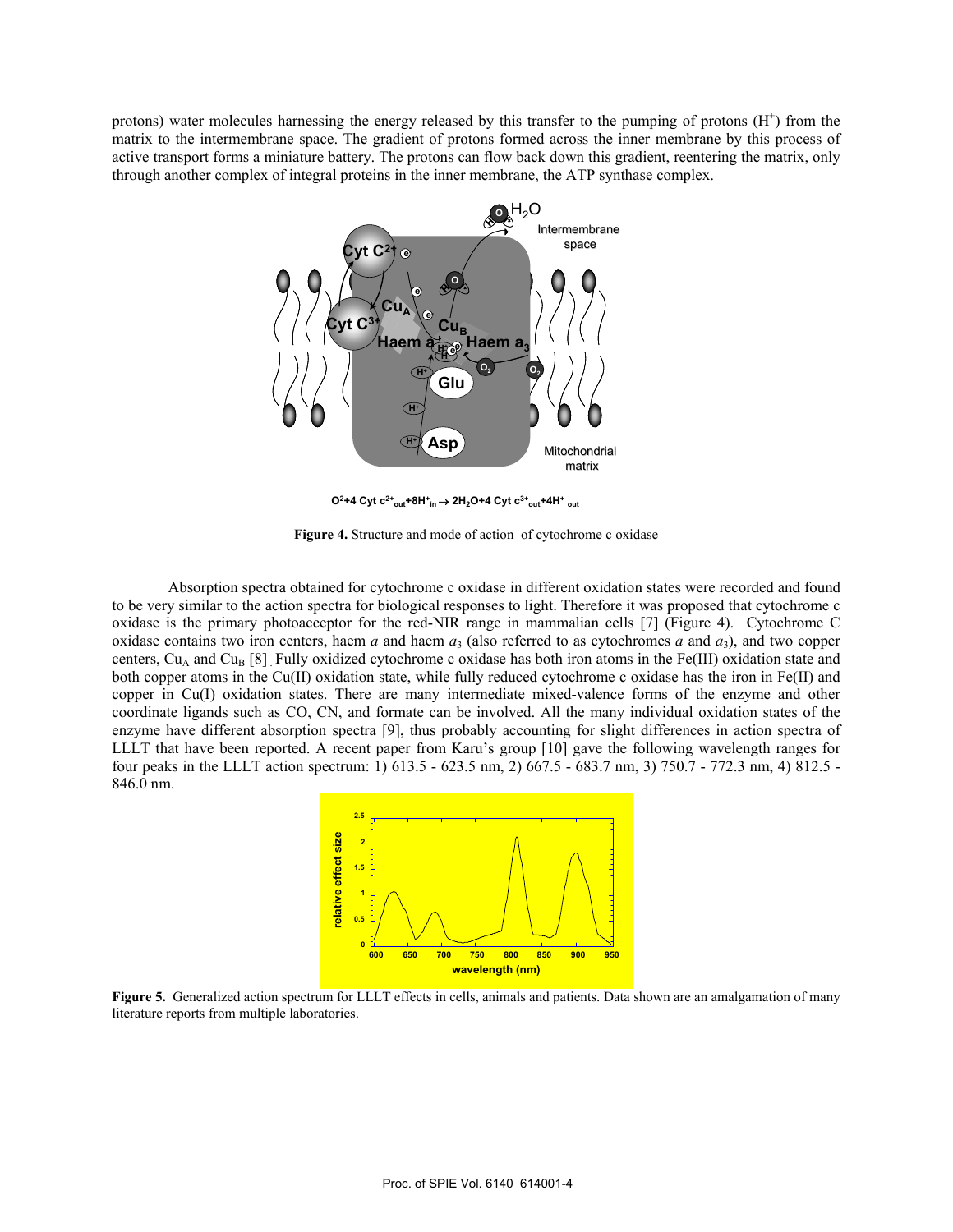A study from Pastore et al [11] examined the effect of He-Ne laser illumination on the purified cytochrome c oxidase enzyme and found increased oxidation of cytochrome c and increased electron transfer. Artyukhov and colleagues found [12] increased enzyme activity of catalase after He-Ne illumination.

Absorption of photons by molecules leads to electronically excited states and consequently can lead to acceleration of electron transfer reactions [13]. More electron transport necessarily leads to increased production of ATP [14]. Light induced increase in ATP synthesis and increased proton gradient leads to an increasing activity of the Na<sup>+</sup>/H<sup>+</sup> and Ca<sup>2+</sup>/Na<sup>+</sup> antiporters and of all the ATP driven carriers for ions, such as Na<sup>+</sup>/K<sup>+</sup> ATPase and Ca<sup>2+</sup> pumps. ATP is the substrate for adenyl cyclase, and therefore the ATP level controls the level of cAMP. Both  $Ca^{2+}$ and cAMP are very important second messengers.  $Ca^{2+}$  especially regulates almost every process in the human body (muscle contraction, blood coagulation, signal transfer in nerves, gene expression, etc.).

In addition to cytochrome c oxidase mediated increase in ATP production, other mechanisms may be operating in LLLT. The first of these we will consider is the "singlet-oxygen hypothesis." Certain molecules with visible absorption bands like porphyrins lacking transition metal coordination centers [15] and some flavoproteins [16] can be converted into a long-lived triplet state after photon absorption. This triplet state can interact with ground-state oxygen with energy transfer leading to production of a reactive species, singlet oxygen. This is the same molecule utilized in photodynamic therapy (PDT) to kill cancer cells, destroy blood vessels and kill microbes. Researchers in PDT have known for a long time that very low doses of PDT can cause cell proliferation and tissue stimulation instead of the killing observed at high doses [17].

The next mechanism proposed was the "redox properties alteration hypothesis" [18]. Alteration of mitochondrial metabolism and activation of the respiratory chain by illumination would also increase production of superoxide anions  $O_2$ . It has been shown that the total cellular production of  $O_2$  depends primarily on the metabolic state of the mitochondria. Other redox chains in cells can also be activated by LLLT. NADPH-oxidase is an enzyme found on activated neutrophils and is capable of a non-mitochondrial respiratory burst and production of high amounts of ROS can be induced. [19]. These effects depend on the physiological status of the host organism as well as on radiation parameters.

 The activity of cytochrome c oxidase is inhibited by nitric oxide (NO). This inhibition of mitochondrial respiration by NO can be explained by a direct competition between NO and  $O<sub>2</sub>$  for the reduced binuclear center CuB/a3 of cytochrome c oxidase and is reversible [20]. It was proposed that laser irradiation could reverse the inhibition of cytochrome c oxidase by NO and thus may increase the respiration rate ("NO hypothesis") [21]. Data published recently by Karu et al [21] indirectly support this hypothesis. Another piece of evidence for NO involvement in responses to LLLT is an increase in inducible nitric oxide synthase production after exposure to light (635 nm) [22]. While both observations support the hypothesis of NO dependent responses to LLLT, responses to different wavelengths of light in different models may be governed by distinct mechanisms.

#### *2.3 Cell signaling*

The combination of the products of the reduction potential and reducing capacity of the linked redox couples present in cells and tissues represent the redox environment (redox state) of the cell. Redox couples present in the cell include: nicotinamide adenine dinucleotide (oxidized/ reduced forms) NAD/NADH, nicotinamide adenine dinucleotide phosphate NADP/NADPH, glutathione/glutathione disulfide couple GSH/GSSG and thioredoxin/ thioredoxin disulfide couple Trx(SH)2/TrxSS [23]. Several important regulation pathways are mediated through the cellular redox state. Changes in redox state induce the activation of numerous intracellular signaling pathways, regulate nucleic acid synthesis, protein synthesis, enzyme activation and cell cycle progression [24]. These cytosolic responses in turn induce transcriptional changes. Several transcription factors are regulated by changes in cellular redox state. Among them redox factor –1 (Ref-1)- dependent activator protein-1 (AP-1) (Fos and Jun), nuclear factor κB (NF-κB), p53, activating transcription factor/cAMP-response element–binding protein (ATF/ CREB), hypoxiainducible factor (HIF)- $1\alpha$ , and HIF-like factor. As a rule, the oxidized form of redox-dependent transcription factors have low DNA-binding activity. Ref-1 is an important factor for the specific reduction of these transcription factors. However it was also shown that low levels of oxidants appear to stimulate proliferation and differentiation of some type of cells [25-27]

It is proposed that LLLT produces a shift in overall cell redox potential in the direction of greater oxidation [28]. Different cells at a range of growth conditions have distinct redox states. Therefore, the effects of LLLT can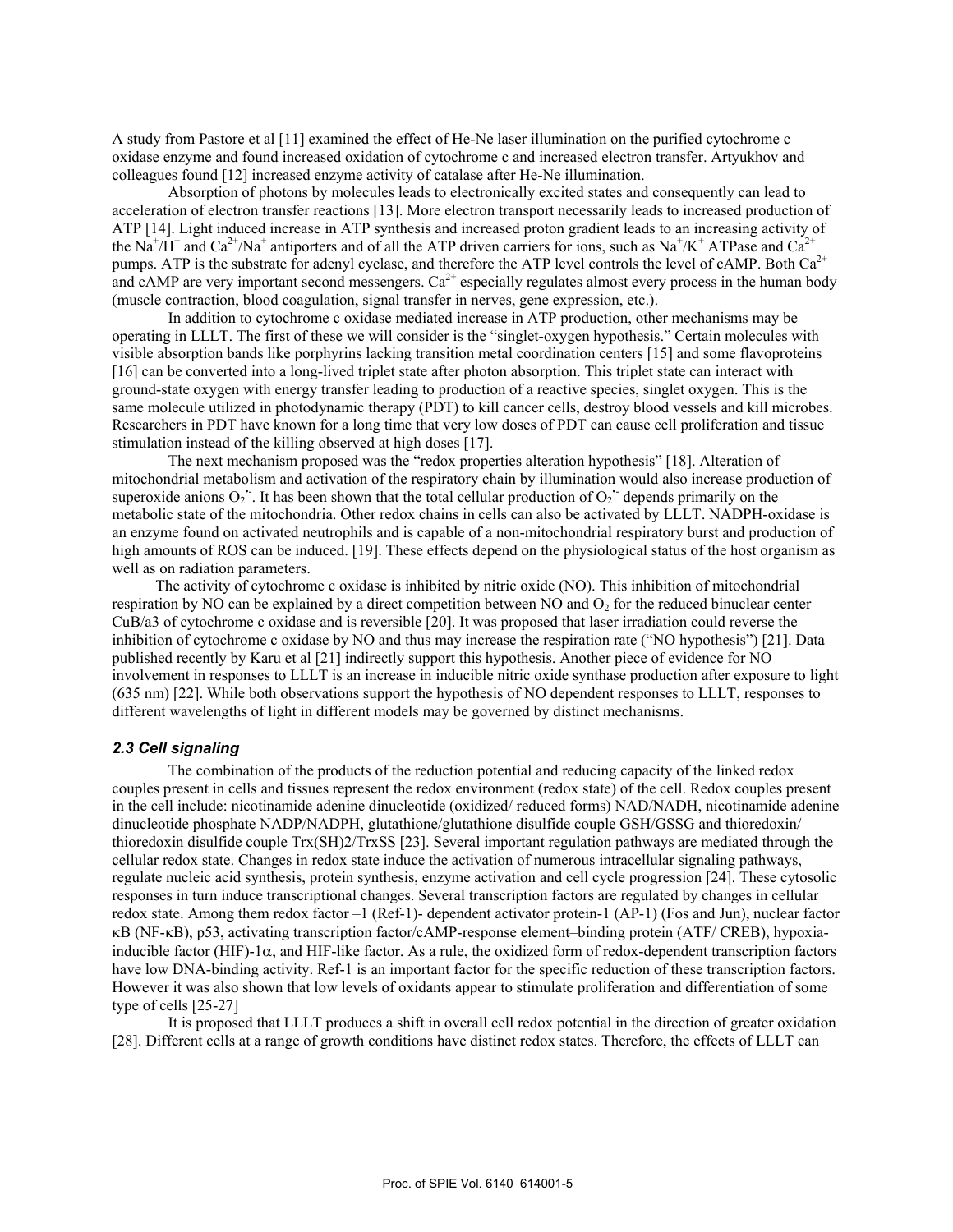vary considerably. Cells being initially at a more reduced state (low intracellular pH) have high potential to respond to LLLT, while cells at the optimal redox state respond weakly or do not respond to treatment with light.



Figure 6. Cell signaling pathways induced by LLLT.

# **3. IN VITRO RESULTS**

# *3.1 Cell types*

There is evidence that multiple mammalian and microbial cell types can respond to LLLT. Much of Karu's work has used *Escherichia coli* (a Gram-negative aerobic bacterium) [29] and HeLa cells [30], a human cervical carcinoma cell line. However for the clinical applications of LLLT to be validated it is much more important to study the effects of LLLT on non-malignant cell types likely to be usefully stimulated in order to remedy some disease or injury. For wound healing type studies, these cells are likely to be endothelial cells [31], fibroblasts [32], keratinocytes [33] and possibly some classes of leukocytes such as macrophages [34] and neutrophils [35]. For pain relief and nerve regrowth studies these cells will be neurons [36-38] and glial cells [39]. For anti-inflammatory and anti-edema applications the cell types will be macrophages [34], mast-cells [40], neutrophils [41], lymphocytes [42] etc. There is literature evidence for in vitro LLLT effects for most of these cell types.

# *3.2. Isolated mitochondria*

Since the respiratory chain and cytochrome c oxidase are located in mitochondria, several groups have tested the effect of LLLT on preparations of isolated mitochondria. The most popular system to study is the effects of HeNe laser illumination of mitochondria isolated from rat liver. Increased proton electrochemical potential and ATP synthesis was found [43]. Increased RNA and protein synthesis was demonstrated after 5 J/cm<sup>2</sup> [44]. Pastore et al [45] found increased activity of cytochrome c oxidase and an increase in polarographically measured oxygen uptake after 2 J/cm<sup>2</sup> of HeNe. A major stimulation in the proton pumping activity, about 55% increase of  $\leq$ -H+/e- ratio was found in illuminated mitochondria. Yu et al  $\lceil 13 \rceil$  used 660 nm laser at a power density of 10 mW/cm<sup>2</sup> and showed increased oxygen consumption (0.6 J/cm<sup>2</sup> and 1.2 J/cm<sup>2</sup>), increased phosphate potential, and energy charge  $(1.8 \text{ J/cm}^2 \text{ and } 2.4 \text{ J/cm}^2)$  and enhanced activities of NADH: ubiquinone oxidoreductase, ubiquinol: ferricytochrome C oxidoreductase and ferrocytochrome C: oxygen oxidoreductase (between 0.6 J/cm<sup>2</sup>, and 4.8 J/cm<sup>2</sup>).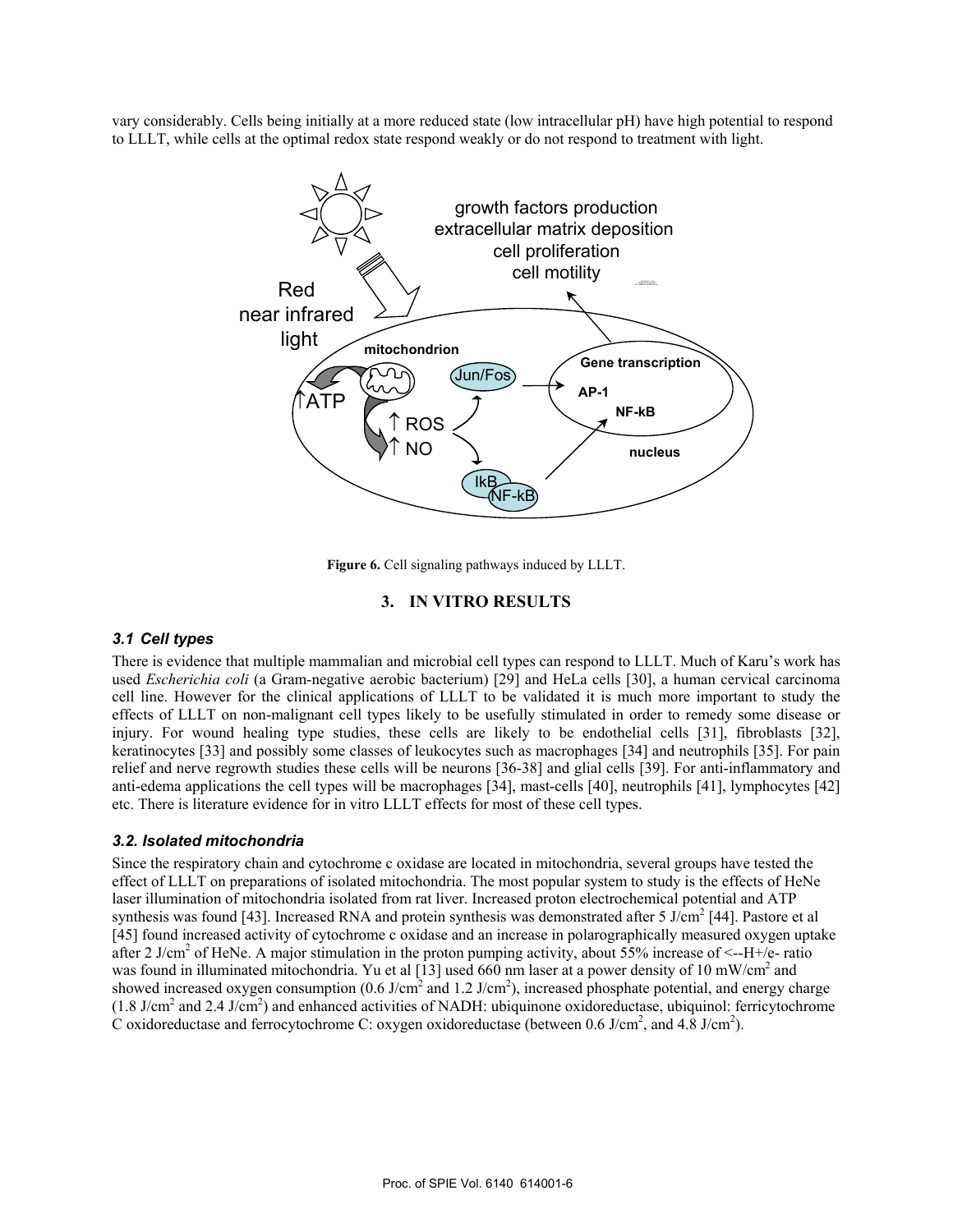## *3.3 LLLT cellular response*

The cellular responses observed in vitro after LLLT can be broadly classed under increases in metabolism, migration, proliferation, and increases in synthesis and secretion of various proteins. Many studies report effects on more than one of these parameters. Yu et al reported [33] on cultured keratinocytes and fibroblasts that were irradiated with 0.5-1.5 J/cm<sup>2</sup> HeNe laser. They found a significant increase in basic fibroblast growth factor (bFGF) release from both keratinocytes and fibroblasts and a significant increase in nerve growth factor release from keratinocytes. Medium from HeNe laser irradiated keratinocytes stimulated [3H]thymidine uptake and proliferation of cultured melanocytes. Furthermore, melanocyte migration was enhanced either directly by HeNe laser or indirectly by the medium derived from HeNe laser treated keratinocytes.

The presence of cellular responses to LLLT at molecular level was also demonstrated [46]. Normal human fibroblasts were exposed for 3 days to  $0.88$ J/cm<sup>2</sup> of 628 nm light from light emitting diode. Gene expression profiles upon irradiation were examined using a cDNA microarray containing 9982 human genes. 111 genes were found to be affected by light. All genes from antioxidant related category and genes related to energy metabolism and respiratory chain were upregulated. Most of the genes related to cell proliferation were upregulated too. Amongst genes related to apoptosis and stress response, some genes such as JAK binding protein were upregulated, others such as HSP701A, caspase 6 and stress-induced phosphoprotein were downregulated. It was suggested that LLLT stimulates cell growth directly by regulating the expression of specific genes, as well as indirectly by regulating the expression of the genes related to DNA synthesis and repair, and cell metabolism.

#### **4. ANIMAL MODELS**

There has been a large number of animal models that have been used to demonstrate LLLT effects on a variety of diseases, injuries, and both chronic and acute conditions, In this review we will therefore only discuss three particular applications for which there are good literature reports of efficacy.

#### *4.1 Wound healing*

The literature on LLLT applied to a stimulation of wound healing in a variety of animal models contains both positive and negative studies. The reasons for the conflicting reports, sometimes in very similar wound models, are probably diverse. It is probable that applications of LLLT in animal models will be more effective if carried out on models that have some intrinsic disease state. Although there have been several reports that processes such as wound healing are accelerated by LLLT in normal rodents [3, 34], an alternative approach is to inhibit healing by inducing some specific disease state. This has been done in the case of diabetes, a disease known to significantly depress wound healing in patients. LLLT significantly improves wound healing in both diabetic rats [35, 36] and diabetic mice [37, 38]. LLLT was also effective in X-radiation impaired wound healing in mice [39]. A study [47] in hairless mice found improvement in the tensile strength of the HeNe laser-irradiated wounds at 1 and 2 weeks. Furthermore, the total collagen content was significantly increased at 2 months when compared with control wounds. The beneficial effect of LLLT on wound healing can be explained by considering several basic biological mechanisms including the induction of expression cytokines and growth factors known to be responsible for the many phases of wound healing. Firstly there is a report [48] that HeNe laser increased both protein and mRNA levels of IL-1α and IL-8 in keratinocytes. These are cytokines responsible for the initial inflammatory phase of wound healing. Secondly there are reports [49] that LLLT can upregulate cytokines responsible for fibroblast proliferation and migration such as bFGF, HGF and SCF. Thirdly it has been reported [50] that LLLT can increase growth factors such as VEGF responsible for the neovascularization necessary for wound healing. Fourthly TGF-β is a growth factor responsible for inducing collagen synthesis from fibroblasts and has been reported to be upregulated by LLLT [51]. Fifthly there are reports [52, 53] that LLLT can induce fibroblasts to undergo the transformation into myofibloblasts, a cell type that expresses smooth muscle  $\alpha$ -actin and desmin and has the phenotype of contractile cells that hasten wound contraction.

#### *4.2 Neuronal toxicity*

Studies from Whelan's group have explored the use of 670-nm LEDs in combating neuronal damage caused by neurotoxins. Methanol intoxication is caused by metabolic conversion to formic acid that produces injury to the retina and optic nerve, resulting in blindness. Using a rat model and the electroretinogram as a sensitive indicator of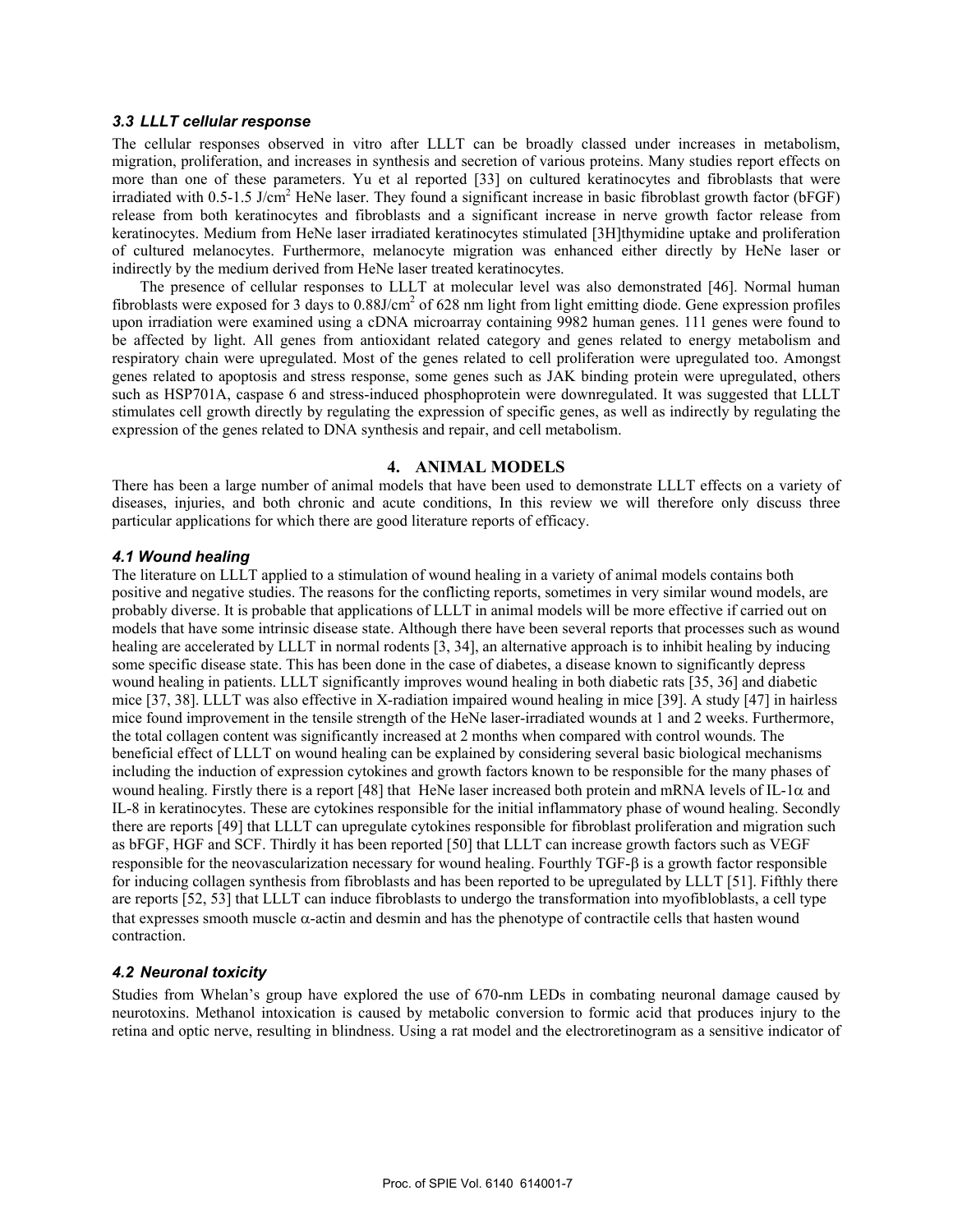retinal function, they demonstrated that three brief 670-nm LED treatments (4 J/cm(2)), delivered at 5, 25, and 50 h of methanol intoxication, attenuated the retinotoxic effects of methanol-derived formate. There was a significant recovery of rod- and cone-mediated function in LED-treated, methanol-intoxicated rats and histopathologic evidence of retinal protection [54]. A subsequent study [55] explored the effects of an irreversible inhibitor of cytochrome c oxidase, potassium cyanide in primary cultured neurons. LED treatment partially restored enzyme activity blocked by 10-100 microM KCN. It significantly reduced neuronal cell death induced by 300 µM KCN from 83.6 to 43.5%. LED significantly restored neuronal ATP content only at 10 microM KCN but not at higher concentrations of KCN tested. In contrast, LED was able to completely reverse the detrimental effect of tetrodotoxin, which only indirectly down-regulated enzyme levels. Among the wavelengths tested (670, 728, 770, 830, and 880 nm), the most effective ones (830 nm, 670 nm) paralleled the NIR absorption spectrum of oxidized cytochrome c oxidase.

## *4.3 Nerve regeneration*

Animal models have been employed to study LLLT effects in nerve repair [56, 57]. Byrnes et al used  $1,600$  J/cm<sup>2</sup> of 810-nm diode laser to improve healing and functionality in a T9 dorsal hemisection of the spinal cord in rats [39]. Anders et al [58] studied LLLT for regenerating crushed rat facial nerves; by comparing 361, 457, 514, 633, 720, and 1064-nm and found best response with  $162.4$  J/cm<sup>2</sup> of 633-nm HeNe laser.

#### **5. CLINICAL STUDIES**

Low-power laser therapy is used by physical therapists to treat a wide variety of acute and chronic musculoskeletal aches and pains, by dentists to treat inflamed oral tissues and to heal diverse ulcerations, by dermatologists to treat edema, non-healing ulcers, burns, and dermatitis, by orthopedists to relieve pain and treat chronic inflammations and autoimmune diseases, and by other specialists, as well as general practitioners. Laser therapy is also widely used in veterinary medicine (especially in racehorse-training centers) and in sports-medicine and rehabilitation clinics (to reduce swelling and hematoma, relieve pain, improve mobility, and treat acute soft-tissue injuries). Lasers and LEDs are applied directly to the respective areas (e.g., wounds, sites of injuries) or to various points on the body (acupuncture points, muscle-trigger points). However one of the most important limitations to advancing the field into mainstream medical practice is the lack of appropriately controlled and blinded clinical trials. The trials should be prospective, placebo controlled and double blinded and contain sufficient subjects to allow statistically valid conclusions to be reached.

Clinical applications of low-power laser therapy are diverse. The field is characterized by a variety of methodologies and uses of various light sources (lasers, LEDs) with different parameters (wavelength, output power, continuous-wave or pulsed operation modes, pulse parameters). In recent years, longer wavelengths (~800 to 900 nm) and higher output powers (to 100 mW) have been preferred in therapeutic devices especially to allow deeper tissue penetration. In 2002 MicroLight Corp received 510K FDA clearance for the ML 830-nm diode laser for treatment of carpal tunnel syndrome. There were several controlled trials reporting significant improvement in pain and some improvement in objective outcome measures [59-61]. Since then several light sources have been approved as equivalent to an infrared heating lamp for treating a wide-range of musculoskeletal disorders with no supporting clinical studies.

#### **6. UNRESOLVED QUESTIONS**

**6.1 Wavelength.** This is probably the parameter where there is most agreement in the LLLT community. Wavelengths in the 600-700-nm range are chosen for treating superficial tissue, and wavelengths between 780 and 950 are chosen for deeper-seated tissues due to longer optical penetration distances through tissue. Wavelengths between 700 and 770-nm are not considered to have much activity.

*6.2 Laser vs non-coherent light.* One of the most topical and widely discussed issues in the LLLT clinical community is whether the coherence and monochromatic nature of laser radiation have additional benefits as compared with more broad band light from a conventional light source or LED with the same center wavelength and intensity. Two aspects of this problem must be distinguished: the coherence of light itself and the coherence of the interaction of light with matter (biomolecules, tissues).

*6.3. Dose.* Because of the possible existence of a biphasic dose response curve referred to above, choosing the correct dosage of light (in terms of energy density) for any specific medical condition is difficult. In addition there has been some confusion in the literature about the delivered fluence when the light spot is small. If 5J of light is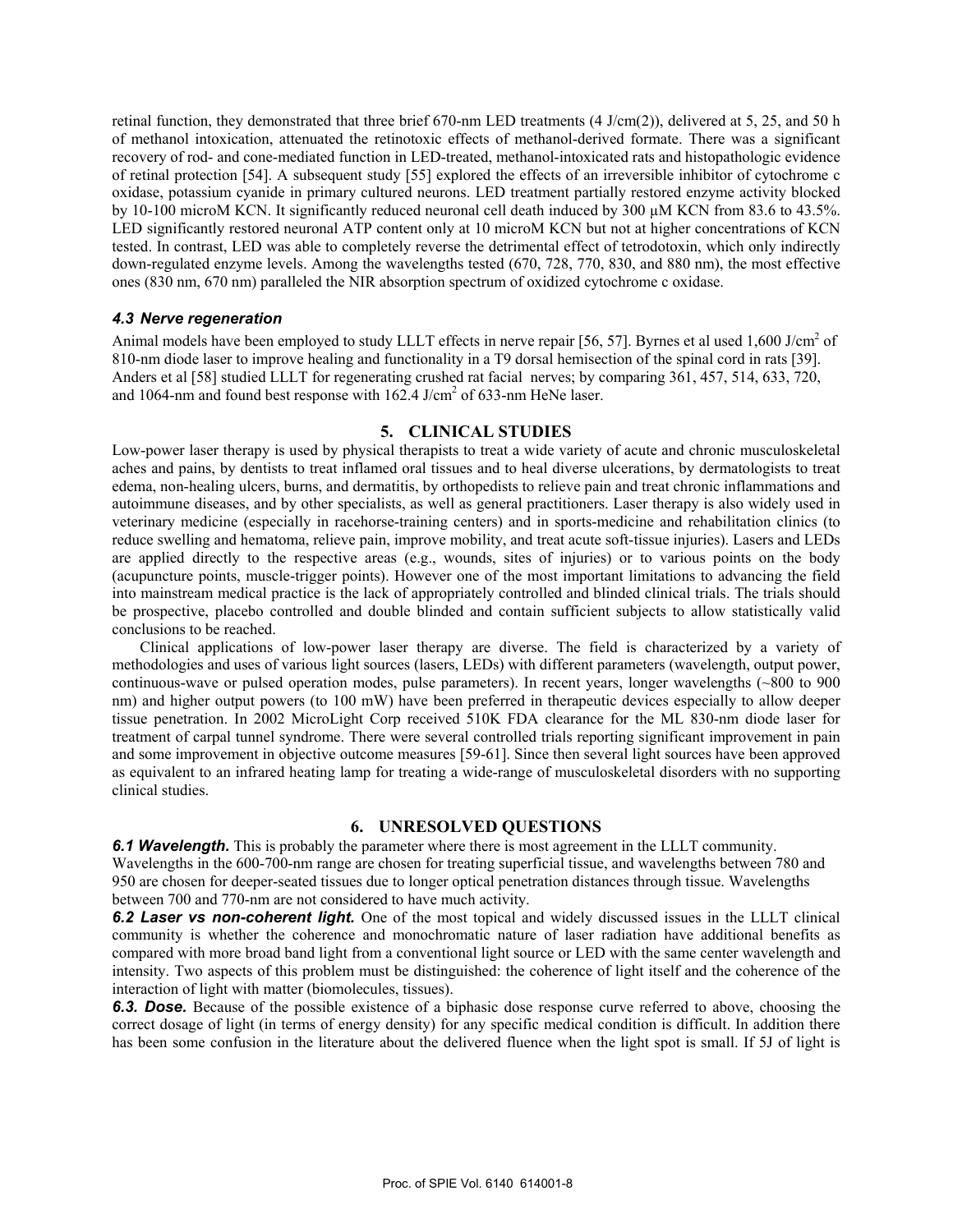given to a spot of 5 mm<sup>2</sup> the fluence is 100 J/cm<sup>2</sup> which is nominally the same fluence as 100 J/cm<sup>2</sup> delivered to 10 cm<sup>2</sup>, but the total energy delivered in the latter case is 200 time greater.

**6.3 Pulsed or CW.** There have been some reports that pulse structure is an important factor in LLLT; for instance Ueda et al [62, 63] found better effects using 1 or 2 Hz pulses than 8 Hz or CW 830-nm laser on rat bone cells, but the underlying mechanism for this effect is unclear..

*6.4 Polarization status.* There are some claims that polarized light has better effects in LLLT applications than otherwise identical non-polarized light (or even 90-degree rotated polarized light) [64]. However it is known that polarized light is rapidly scrambled in highly scattering media such as tissue (probably in the first few hundred µm), and it therefore seem highly unlikely that polarization could play a role except for superficial applications to the upper layers of the skin.

6.5. *Systemic effects.* Although LLLT is mostly applied to localized diseases and its effect is often considered to be restricted to irradiated area, there are reports of systemic effects of LLLT acting at a site distant from the illumination [65, 66].

#### **ACKNOWLEDGEMENTS**

M. R. Hamblin was supported by US National Institutes of Health (R01CA/AI838801 and R01 AI050875) T. N Demidova was supported by a Wellman Center Graduate Student Fellowship. We are grateful to R Rox Anderson for support.

# **REFERENCES**

- [1] E. Mester, B. Szende and P. Gartner, The effect of laser beams on the growth of hair in mice, Radiobiol Radiother (Berl) 9 (1968) 621-6.
- [2] R. Roelandts, The history of phototherapy: something new under the sun?, J Am Acad Dermatol 46 (2002) 926-30.
- [3] A.N. Pereira, P. Eduardo Cde, E. Matson and M.M. Marques, Effect of low-power laser irradiation on cell growth and procollagen synthesis of cultured fibroblasts, Lasers Surg Med 31 (2002) 263-7.
- [4] J.S. Kana, G. Hutschenreiter, D. Haina and W. Waidelich, Effect of low-power density laser radiation on healing of open skin wounds in rats, Arch Surg 116 (1981) 293-6.
- [5] J.C. Sutherland, Biological effects of polychromatic light, Photochem Photobiol 76 (2002) 164-70.
- [6] T. Karu, Laser biostimulation: a photobiological phenomenon, J Photochem Photobiol B 3 (1989) 638-40.
- [7] T.I. Karu and N.I. Afanas'eva, Cytochrome c oxidase as the primary photoacceptor upon laser exposure of cultured cells to visible and near IR-range light, Dokl Akad Nauk 342 (1995) 693-5.
- [8] R.A. Capaldi, F. Malatesta and V.M. Darley-Usmar, Structure of cytochrome c oxidase, Biochim Biophys Acta 726 (1983) 135-48.
- [9] I. Szundi, G.L. Liao and O. Einarsdottir, Near-infrared time-resolved optical absorption studies of the reaction of fully reduced cytochrome c oxidase with dioxygen, Biochemistry 40 (2001) 2332-9.
- [10] T.I. Karu and S.F. Kolyakov, Exact action spectra for cellular responses relevant to phototherapy, Photomed Laser Surg 23 (2005) 355-61.
- [11] D. Pastore, M. Greco and S. Passarella, Specific helium-neon laser sensitivity of the purified cytochrome c oxidase, Int J Radiat Biol 76 (2000) 863-70.
- [12] V.G. Artyukhov, O.V. Basharina, A.A. Pantak and L.S. Sveklo, Effect of helium-neon laser on activity and optical properties of catalase, Bull Exp Biol Med 129 (2000) 537-40.
- [13] W. Yu, J.O. Naim, M. McGowan, K. Ippolito and R.J. Lanzafame, Photomodulation of oxidative metabolism and electron chain enzymes in rat liver mitochondria, Photochem Photobiol 66 (1997) 866-71.
- [14] S. Passarella, He-Ne laser irradiation of isolated mitochondria, J Photochem Photobiol B 3 (1989) 642-3.
- [15] H. Friedmann, R. Lubart, I. Laulicht and S. Rochkind, A possible explanation of laser-induced stimulation and damage of cell cultures, J Photochem Photobiol B 11 (1991) 87-91.
- [16] M. Eichler, R. Lavi, A. Shainberg and R. Lubart, Flavins are source of visible-light-induced free radical formation in cells, Lasers Surg Med 37 (2005) 314-9.
- [17] K. Plaetzer, T. Kiesslich, B. Krammer and P. Hammerl, Characterization of the cell death modes and the associated changes in cellular energy supply in response to AlPcS4-PDT, Photochem Photobiol Sci 1 (2002) 172-7.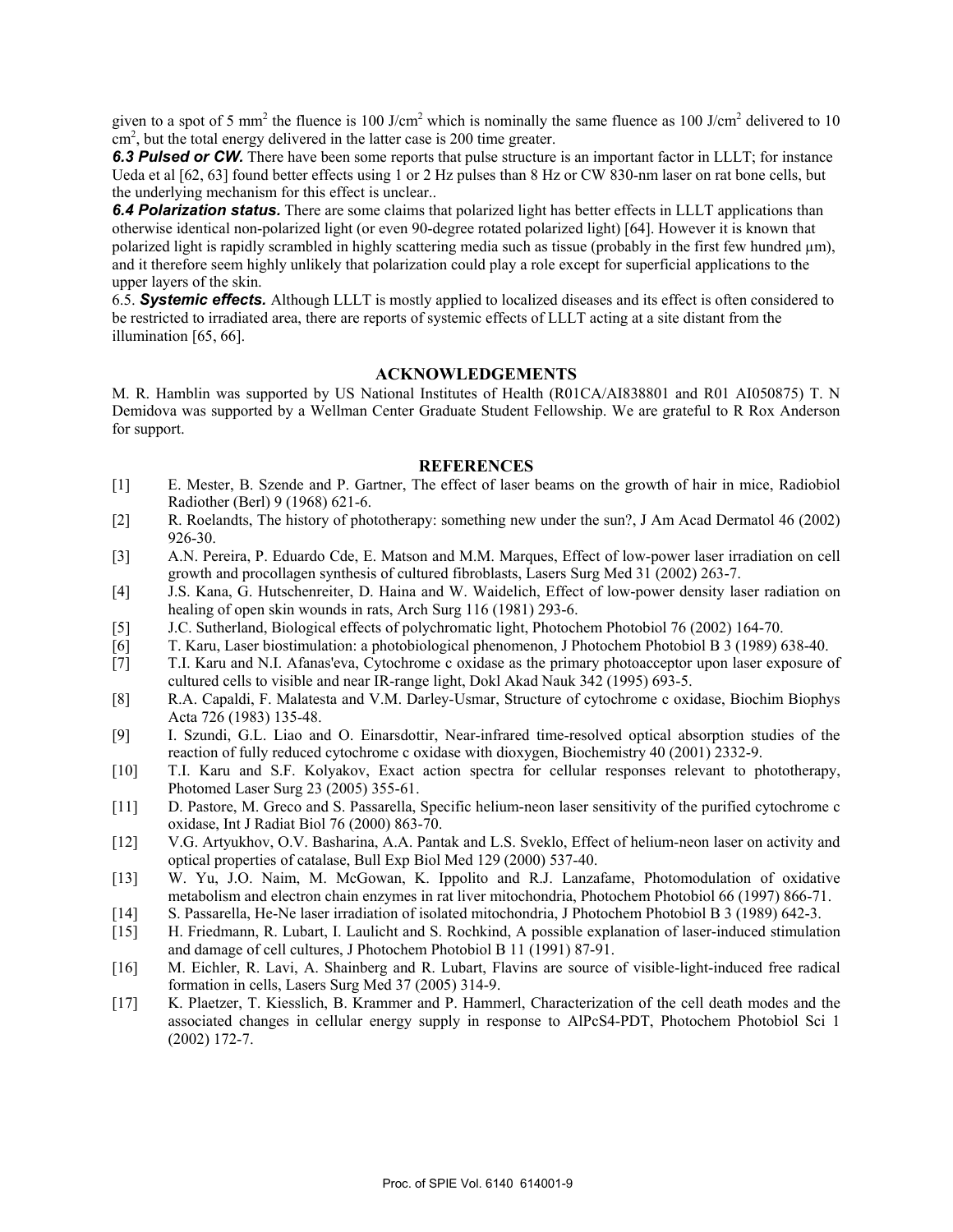- [18] R. Lubart, M. Eichler, R. Lavi, H. Friedman and A. Shainberg, Low-energy laser irradiation promotes cellular redox activity, Photomed Laser Surg 23 (2005) 3-9.
- [19] R. Duan, T.C. Liu, Y. Li, H. Guo and L.B. Yao, Signal transduction pathways involved in low intensity He-Ne laser-induced respiratory burst in bovine neutrophils: a potential mechanism of low intensity laser biostimulation, Lasers Surg Med 29 (2001) 174-8.
- [20] F. Antunes, A. Boveris and E. Cadenas, On the mechanism and biology of cytochrome oxidase inhibition by nitric oxide, Proc Natl Acad Sci U S A 101 (2004) 16774-9.
- [21] T.I. Karu, L.V. Pyatibrat and N.I. Afanasyeva, Cellular effects of low power laser therapy can be mediated by nitric oxide, Lasers Surg Med 36 (2005) 307-14.
- [22] Y. Moriyama, E.H. Moriyama, K. Blackmore, M.K. Akens and L. Lilge, In Vivo Study of the Inflammatory Modulating Effects of Low-level Laser Therapy on iNOS Expression Using Bioluminescence Imaging, Photochem Photobiol 81 (2005) 1351-5.
- [23] F.Q. Schafer and G.R. Buettner, Redox environment of the cell as viewed through the redox state of the glutathione disulfide/glutathione couple, Free Radic Biol Med 30 (2001) 1191-212.
- [24] H. Liu, R. Colavitti, Rovira, II and T. Finkel, Redox-dependent transcriptional regulation, Circ Res 97 (2005) 967-74.
- [25] M. Yang, N.B. Nazhat, X. Jiang, S.M. Kelsey, D.R. Blake, A.C. Newland and C.J. Morris, Adriamycin stimulates proliferation of human lymphoblastic leukaemic cells via a mechanism of hydrogen peroxide (H2O2) production, Br J Haematol 95 (1996) 339-44.
- [26] W.G. Kirlin, J. Cai, S.A. Thompson, D. Diaz, T.J. Kavanagh and D.P. Jones, Glutathione redox potential in response to differentiation and enzyme inducers, Free Radic Biol Med 27 (1999) 1208-18.
- [27] S. Alaluf, H. Muir-Howie, H.L. Hu, A. Evans and M.R. Green, Atmospheric oxygen accelerates the induction of a post-mitotic phenotype in human dermal fibroblasts: the key protective role of glutathione, Differentiation 66 (2000) 147-55.
- [28] T. Karu, Primary and secondary mechanisms of action of visible to near-IR radiation on cells, J Photochem Photobiol B 49 (1999) 1-17.
- [29] O. Tiphlova and T. Karu, Action of low-intensity laser radiation on Escherichia coli, Crit Rev Biomed Eng 18 (1991) 387-412.
- [30] T.I. Karu, L.V. Pyatibrat, G.S. Kalendo and R.O. Esenaliev, Effects of monochromatic low-intensity light and laser irradiation on adhesion of HeLa cells in vitro, Lasers Surg Med 18 (1996) 171-7.
- [31] P. Moore, T.D. Ridgway, R.G. Higbee, E.W. Howard and M.D. Lucroy, Effect of wavelength on lowintensity laser irradiation-stimulated cell proliferation in vitro, Lasers Surg Med 36 (2005) 8-12.
- [32] D. Hawkins and H. Abrahamse, Biological effects of helium-neon laser irradiation on normal and wounded human skin fibroblasts, Photomed Laser Surg 23 (2005) 251-9.
- [33] H.S. Yu, C.S. Wu, C.L. Yu, Y.H. Kao and M.H. Chiou, Helium-neon laser irradiation stimulates migration and proliferation in melanocytes and induces repigmentation in segmental-type vitiligo, J Invest Dermatol 120 (2003) 56-64.
- [34] S. Young, P. Bolton, M. Dyson, W. Harvey and C. Diamantopoulos, Macrophage responsiveness to light therapy, Lasers Surg Med 9 (1989) 497-505.
- [35] Y. Fujimaki, T. Shimoyama, Q. Liu, T. Umeda, S. Nakaji and K. Sugawara, Low-level laser irradiation attenuates production of reactive oxygen species by human neutrophils, J Clin Laser Med Surg 21 (2003) 165-70.
- [36] Y.S. Chen, S.F. Hsu, C.W. Chiu, J.G. Lin, C.T. Chen and C.H. Yao, Effect of low-power pulsed laser on peripheral nerve regeneration in rats, Microsurgery 25 (2005) 83-9.
- [37] M. Miloro, L.E. Halkias, S. Mallery, S. Travers and R.G. Rashid, Low-level laser effect on neural regeneration in Gore-Tex tubes, Oral Surg Oral Med Oral Pathol Oral Radiol Endod 93 (2002) 27-34.
- [38] P. Balaban, R. Esenaliev, T. Karu, E. Kutomkina, V. Letokhov, A. Oraevsky and N. Ovcharenko, He-Ne laser irradiation of single identified neurons, Lasers Surg Med 12 (1992) 329-37.
- [39] K.R. Byrnes, R.W. Waynant, I.K. Ilev, X. Wu, L. Barna, K. Smith, R. Heckert, H. Gerst and J.J. Anders, Light promotes regeneration and functional recovery and alters the immune response after spinal cord injury, Lasers Surg Med 36 (2005) 171-85.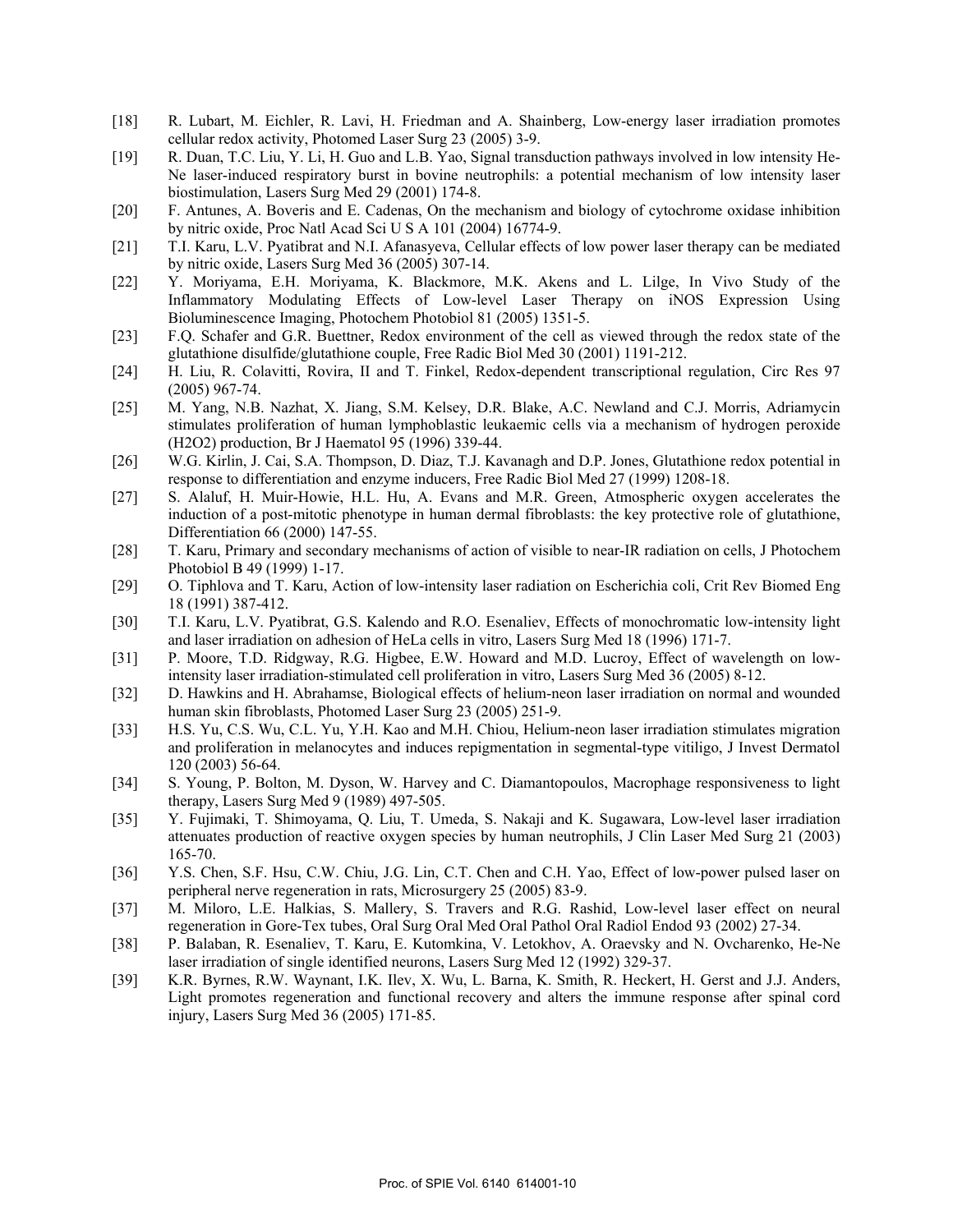- [40] S.O. el Sayed and M. Dyson, Effect of laser pulse repetition rate and pulse duration on mast cell number and degranulation, Lasers Surg Med 19 (1996) 433-7.
- [41] R.A. Lopes-Martins, R. Albertini, P.S. Martins, J.M. Bjordal and H.C. Faria Neto, Spontaneous effects of low-level laser therapy (650 nm) in acute inflammatory mouse pleurisy induced by Carrageenan, Photomed Laser Surg 23 (2005) 377-81.
- [42] A.D. Agaiby, L.R. Ghali, R. Wilson and M. Dyson, Laser modulation of angiogenic factor production by T-lymphocytes, Lasers Surg Med 26 (2000) 357-63.
- [43] S. Passarella, E. Casamassima, S. Molinari, D. Pastore, E. Quagliariello, I.M. Catalano and A. Cingolani, Increase of proton electrochemical potential and ATP synthesis in rat liver mitochondria irradiated in vitro by helium-neon laser, FEBS Lett 175 (1984) 95-9.
- [44] M. Greco, G. Guida, E. Perlino, E. Marra and E. Quagliariello, Increase in RNA and protein synthesis by mitochondria irradiated with helium-neon laser, Biochem Biophys Res Commun 163 (1989) 1428-34.
- [45] D. Pastore, M. Greco, V.A. Petragallo and S. Passarella, Increase in <--H+/e- ratio of the cytochrome c oxidase reaction in mitochondria irradiated with helium-neon laser, Biochem Mol Biol Int 34 (1994) 817- 26.
- [46] Y. Zhang, S. Song, C.C. Fong, C.H. Tsang, Z. Yang and M. Yang, cDNA microarray analysis of gene expression profiles in human fibroblast cells irradiated with red light, J Invest Dermatol 120 (2003) 849-57.
- [47] R.F. Lyons, R.P. Abergel, R.A. White, R.M. Dwyer, J.C. Castel and J. Uitto, Biostimulation of wound healing in vivo by a helium-neon laser, Ann Plast Surg 18 (1987) 47-50.
- [48] H.S. Yu, K.L. Chang, C.L. Yu, J.W. Chen and G.S. Chen, Low-energy helium-neon laser irradiation stimulates interleukin-1 alpha and interleukin-8 release from cultured human keratinocytes, J Invest Dermatol 107 (1996) 593-6.
- [49] V.K. Poon, L. Huang and A. Burd, Biostimulation of dermal fibroblast by sublethal Q-switched Nd:YAG 532 nm laser: collagen remodeling and pigmentation, J Photochem Photobiol B 81 (2005) 1-8.
- [50] N. Kipshidze, V. Nikolaychik, M.H. Keelan, L.R. Shankar, A. Khanna, R. Kornowski, M. Leon and J. Moses, Low-power helium: neon laser irradiation enhances production of vascular endothelial growth factor and promotes growth of endothelial cells in vitro, Lasers Surg Med 28 (2001) 355-64.
- [51] A. Khanna, L.R. Shankar, M.H. Keelan, R. Kornowski, M. Leon, J. Moses and N. Kipshidze, Augmentation of the expression of proangiogenic genes in cardiomyocytes with low dose laser irradiation in vitro, Cardiovasc Radiat Med 1 (1999) 265-9.
- [52] A.R. Medrado, L.S. Pugliese, S.R. Reis and Z.A. Andrade, Influence of low level laser therapy on wound healing and its biological action upon myofibroblasts, Lasers Surg Med 32 (2003) 239-44.
- [53] E.J. Neiburger, Rapid healing of gingival incisions by the helium-neon diode laser, J Mass Dent Soc 48 (1999) 8-13, 40.
- [54] J.T. Eells, M.M. Henry, P. Summerfelt, M.T. Wong-Riley, E.V. Buchmann, M. Kane, N.T. Whelan and H.T. Whelan, Therapeutic photobiomodulation for methanol-induced retinal toxicity, Proc Natl Acad Sci U S A 100 (2003) 3439-44.
- [55] M.T. Wong-Riley, H.L. Liang, J.T. Eells, B. Chance, M.M. Henry, E. Buchmann, M. Kane and H.T. Whelan, Photobiomodulation directly benefits primary neurons functionally inactivated by toxins: role of cytochrome c oxidase, J Biol Chem 280 (2005) 4761-71.
- [56] D. Gigo-Benato, S. Geuna and S. Rochkind, Phototherapy for enhancing peripheral nerve repair: a review of the literature, Muscle Nerve 31 (2005) 694-701.
- [57] J.J. Anders, S. Geuna and S. Rochkind, Phototherapy promotes regeneration and functional recovery of injured peripheral nerve, Neurol Res 26 (2004) 233-9.
- [58] J.J. Anders, R.C. Borke, S.K. Woolery and W.P. Van de Merwe, Low power laser irradiation alters the rate of regeneration of the rat facial nerve, Lasers Surg Med 13 (1993) 72-82.
- [59] K. Branco and M.A. Naeser, Carpal tunnel syndrome: clinical outcome after low-level laser acupuncture, microamps transcutaneous electrical nerve stimulation, and other alternative therapies--an open protocol study, J Altern Complement Med 5 (1999) 5-26.
- [60] J. Irvine, S.L. Chong, N. Amirjani and K.M. Chan, Double-blind randomized controlled trial of low-level laser therapy in carpal tunnel syndrome, Muscle Nerve 30 (2004) 182-7.
- [61] M.I. Weintraub, Noninvasive laser neurolysis in carpal tunnel syndrome, Muscle Nerve 20 (1997) 1029-31.